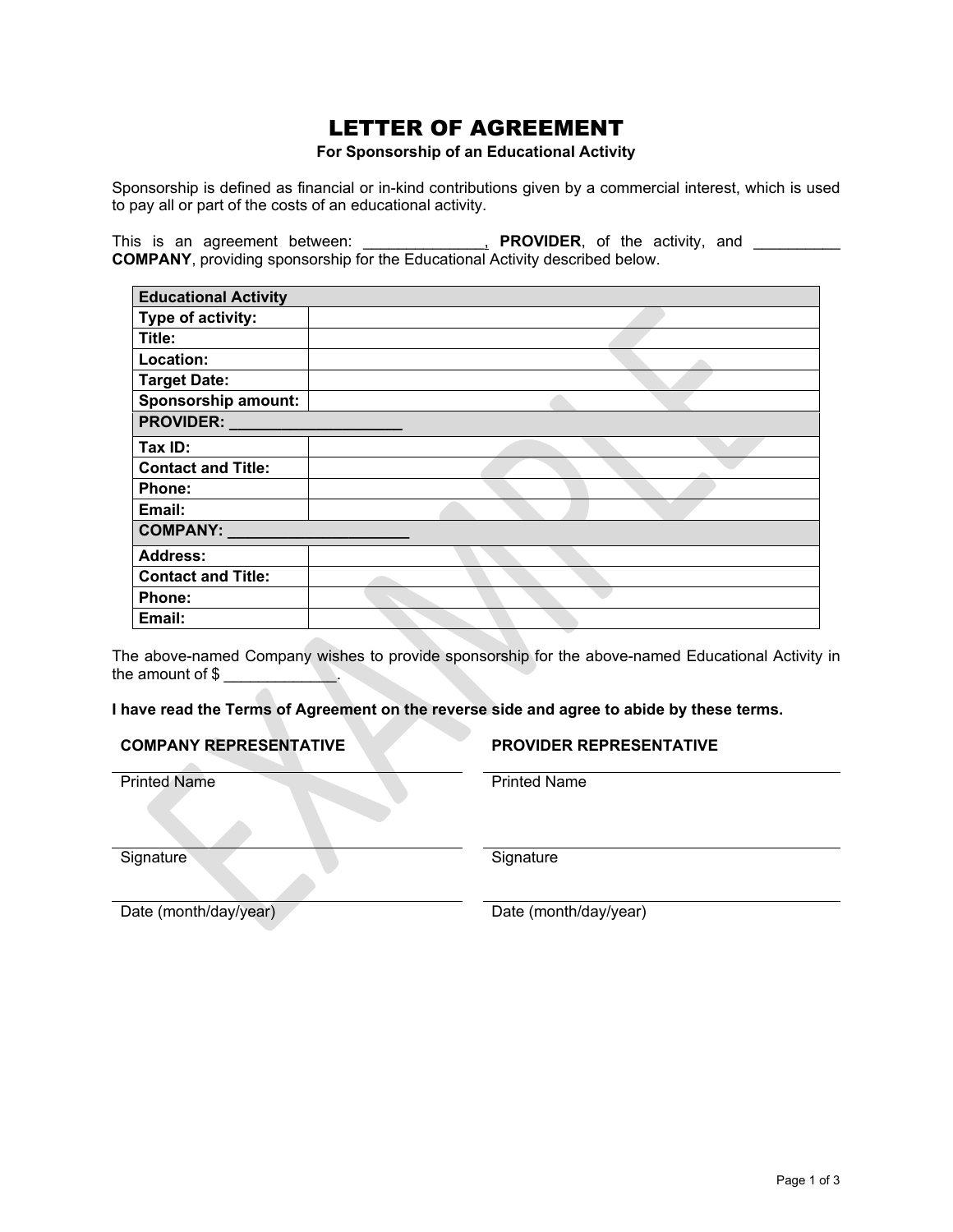# TERMS OF AGREEMENT

#### **For Sponsorship of an Educational Activity**

### **Purpose**

- 1. This activity is for scientific and educational purposes only and will not be promotional of the Company's products or services.
- 2. The Company is responsible for (a) identification of educational needs; (b) determination of educational objectives; (c) development of content.
- 3. The Provider will launch and host the presentation of the educational activity through their platform(s).

### **Use of Sponsorship**

- 4. Funds will be made payable to the Provider upon submission and approval of any Statement of Work.
- 5. The Provider will make all decisions regarding the disposition and disbursement of the Company's sponsorship.
- 6. All other support associated with this activity will be made with the full knowledge and approval of the Provider (e.g., in-kind services, distribution of brochures, etc.).
- 7. No other funds from the Company will be paid to the director of the activity, planning committee members, teachers or authors, joint sponsor, or any others involved with the educational activity (e.g., additional honoraria, activity registration fees, additional social events, etc.).

### **Commercial Promotion**

8. No promotional activities or product-specific advertisements will be permitted in the same room or on the same screen as the educational activity or in any entrance/exit alcoves to the room immediately before, during or after the educational activity. The Company may not engage in sales or promotional activities while in the space or place of the educational activity.

### **Balance and Objectivity**

- 9. The Company will make every effort to ensure that data regarding the Company's products and/or competing products are objectively selected and presented, with favorable or unfavorable information and balance discussion of prevailing information on the product(s) and/or alternatives.
- 10. The Company will ensure to the extent possible, meaningful disclosure or limitations on data, e.g., ongoing research, interim analysis, preliminary data, and/or unsupported opinion.
- 11. The Company will ensure meaningful opportunities for questioning or scientific debate.

#### **Disclosure**

12. The Provider will ensure meaningful disclosure to the participants of any relevant relationship between the Provider and the Company (e.g., educational grant or in-kind services) in program brochures, syllabi, and other program materials prior to and at the time of the activity.

#### **Change of Scope and Rescheduling and Cancellation**

- 13. The Provider and Company agree to use funds provided pursuant to the Letter of Agreement. Any request for substantial change to the topic, learning objectives, target audience, activity details or other material aspects must be made in writing and agreed upon prior to the release of the educational activity.
- 14. Sponsorship of the educational activity may not be canceled upon submission and approval. Any request by the Company to cease development and/or availability of the educational activity must be made in writing to which the Provider will make reasonable accommodations.

### **Unlabeled/Off-label Uses of Products**

15. The Provider requires that faculty disclose when a product is not labeled for the use under discussion or is still investigational. The Provider also requires speakers disclose when a product under discussion is not approved in the United States.